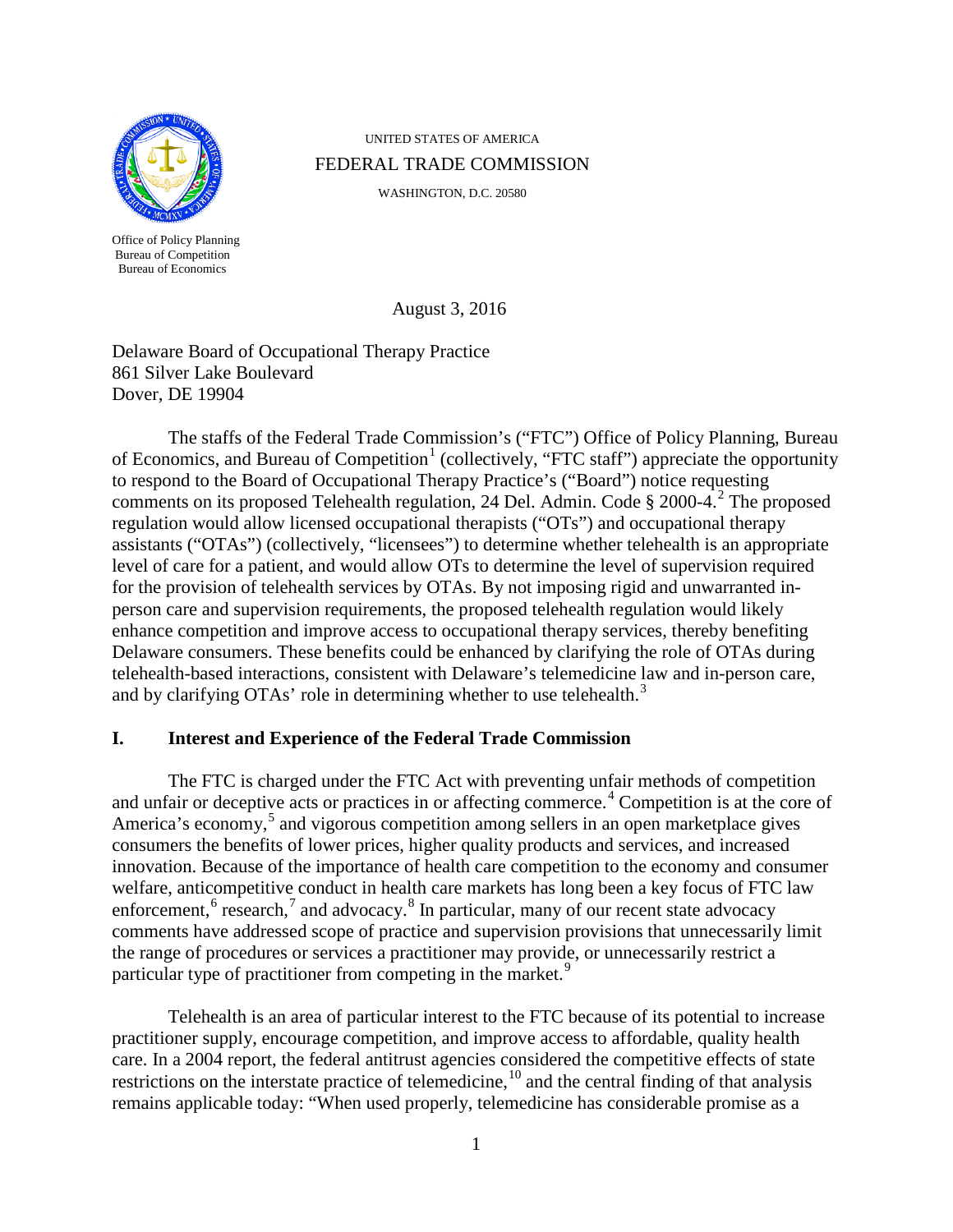mechanism to broaden access, lower costs, and improve health care quality."<sup>[11](#page-6-0)</sup> More recently, FTC staff submitted a comment to the Alaska legislature supporting proposed legislation that would allow Alaska-licensed physicians located out-of-state to provide telehealth services in the same manner as in-state physicians.<sup>[12](#page-6-1)</sup> The conclusions of that report and the prior FTC staff comment, which support reduction of barriers to telemedicine, underpin our comments in this letter. $13$ 

## **II. Delaware Law and the Proposed Telehealth Regulation for OTs and OTAs**

#### <span id="page-1-2"></span>**A. Delaware's Telehealth and Telemedicine Law for OTs and OTAs**

Recognizing telehealth's potential benefits, in 2015, Delaware's legislature amended its Insurance and Professions and Occupations codes to enhance the use of telehealth and telemedicine services.<sup>[14](#page-6-3)</sup> The legislation added definitions of telehealth, telemedicine, and related terms to the practice act for each health care occupation,<sup>[15](#page-6-4)</sup> with the intent of providing greater access to health care by encouraging insurers and health care professionals to support and promote the use of telemedicine and telehealth.<sup>[16](#page-6-5)</sup>

The occupational therapy practice act was among those amended by the legislation to include telehealth and telemedicine services.[17](#page-6-6) The law's definition of "telemedicine" broadly sets the stage for both OTs and OTAs to deliver all phases of care remotely, including "assessment, diagnosis, consultation, treatment, education, care management and self-management of a patient's health care . . . .<sup>"[18](#page-6-7)</sup> The law also calls for a licensee using telemedicine to practice "within his or her scope of practice as would be practiced in-person with a patient and with other restrictions as defined in regulation."[19](#page-6-8)

#### <span id="page-1-3"></span><span id="page-1-1"></span><span id="page-1-0"></span>**B. Delaware's Proposed Telehealth Regulation for OTs and OTAs**

Most aspects of the Board's proposed Telehealth regulation appear to be consistent with the scope of in-person occupational therapy practice, as called for by Delaware law's definition of telemedicine.<sup>[20](#page-6-9)</sup> In particular, proposed  $\frac{5}{9}$  2000-4.2.4.2 would hold licensees to existing in-person standards of care.<sup>[21](#page-6-10)</sup> In addition, proposed  $\S$  2000-4.2.4.5 imposes supervision requirements comparable to those of in-person care by allowing an OT to determine the appropriate level of supervision for an  $\overline{OTA}^{22}$  $\overline{OTA}^{22}$  $\overline{OTA}^{22}$ .

<span id="page-1-5"></span>Consistent with the statute's inclusion of assessment and diagnosis in the definition of telemedicine, the proposed regulation avoids rigid in-person visit requirements for evaluation of a patient.<sup>[23](#page-6-12)</sup> Instead, according to proposed  $\S$  2000-4.2.4.1, the judgment of practitioners would determine whether telehealth should be used: "The licensee shall be responsible for determining and documenting that telehealth is an appropriate level of care for the patient."<sup>[24](#page-6-13)</sup>

<span id="page-1-4"></span>The proposed regulation may depart from Delaware's telemedicine law, however, because it does not expressly state that licensees—both OTs and OTAs—may use electronic communication for assessment and diagnosis.<sup>[25](#page-6-14)</sup> The regulation could potentially limit the ability of OTAs to determine whether telehealth is an appropriate way to treat a patient: "The occupational therapist who screens, evaluates, writes or implements the plan of care is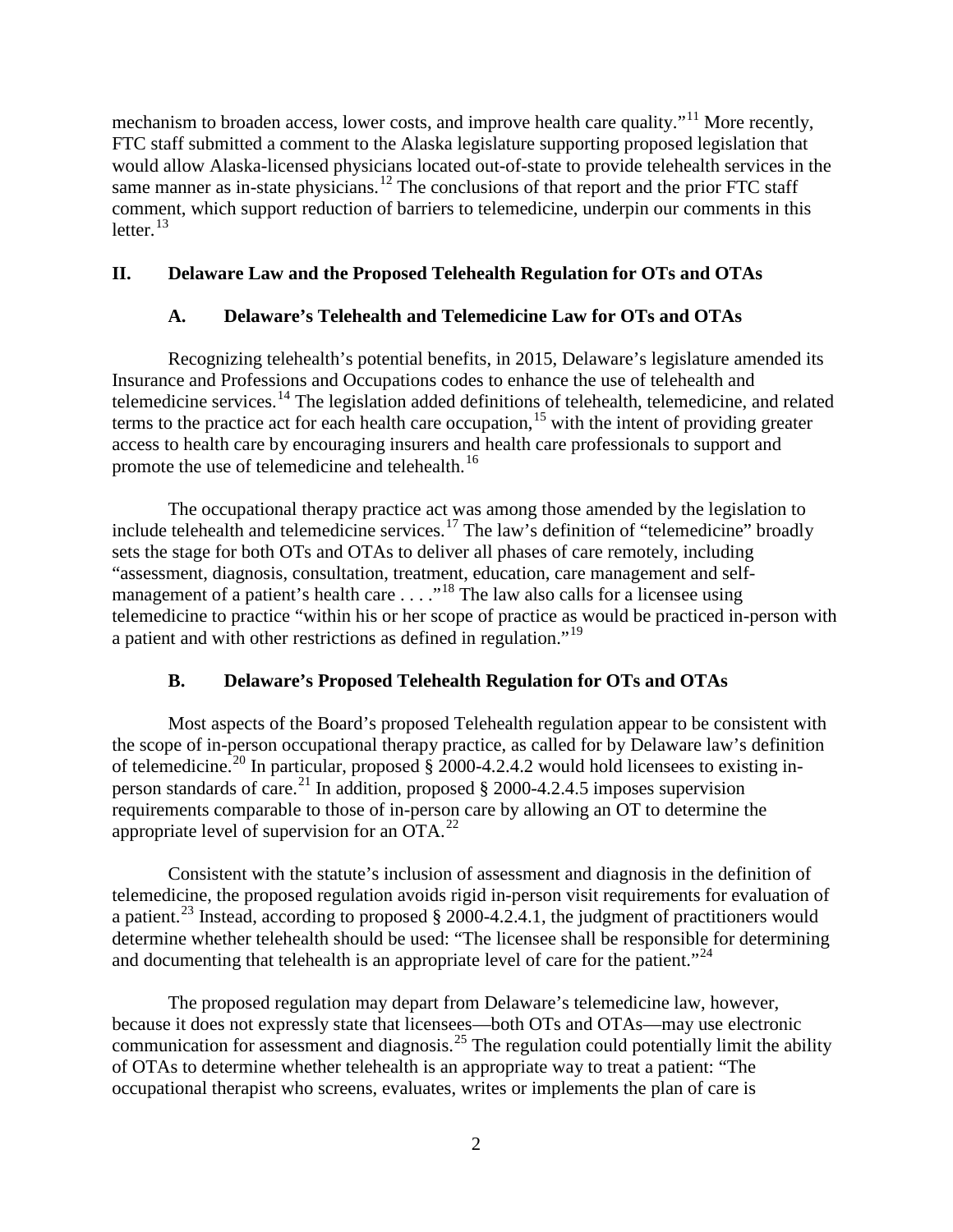responsible for determining the need for the physical presence of an occupational therapy practitioner during any interactions with clients."[26](#page-7-0)

## **III. Likely Competitive Impact of Delaware's Proposed Telehealth Regulation**

## <span id="page-2-0"></span>**A. Potential of Telehealth to Increase Competition and Access to Occupational Therapy Services**

Generally, competition in health care markets benefits consumers by containing health care prices, expanding access and choice, and promoting innovation. Telehealth can potentially increase the supply of practitioners and thereby enhance price and non-price competition, reduce transportation costs, and improve access to quality care*.* [27](#page-7-1)

The Delaware Division of Public Health has recognized that telehealth has the potential to improve access to cost-effective, quality care.<sup>[28](#page-7-2)</sup> Similarly, many health care professionals and expert bodies support the use of telehealth to mitigate challenges in access to health care arising from an aging population, health care workforce shortages, and geographic and other maldistributions of providers that can lead to shortages in urban as well as rural areas. <sup>[29](#page-7-3)</sup> Indeed, the Delaware *State Plan on Aging* acknowledges that older persons and individuals with disabilities could greatly benefit from the use of telehealth. $30$  The potential for improved access to cost-effective medical care and better health outcomes was behind the Delaware Medicaid Program's 2012 decision to reimburse services delivered by telemedicine.<sup>[31](#page-7-5)</sup> The use of telehealth to deliver occupational therapy and other health care services could also help reduce Medicaid's transportation expenditures as well as individuals' pecuniary and time costs. $32$ 

The use of telehealth for occupational therapy could help address anticipated workforce shortages in the health care sector by effectively increasing practitioner supply and facilitating care of an aging population.<sup>[33](#page-7-7)</sup> By doing so, telehealth would likely enhance competition, consumer choice, and access to care. As explained by the American Occupational Therapy Association in its position paper on telehealth, "By removing barriers to accessing care, including social stigma, travel, and socioeconomic and cultural barriers, the use of telehealth as a service delivery model within occupational therapy leads to improved access to care and ameliorates the impact of personnel shortages in underserved areas."[34](#page-7-8) Individuals with poor mobility could especially benefit from the increase in access and competition that could arise from the use of telehealth in occupational therapy, because rehabilitation services are readily provided remotely.[35](#page-7-9)

# <span id="page-2-2"></span><span id="page-2-1"></span>**B. The Proposed Regulation Generally Supports the Use of Telehealth for Occupational Therapy**

By generally avoiding special or more burdensome standards of care for telehealth, the proposed regulation may facilitate the delivery of occupational therapy services via telehealth, thereby increasing competition, consumer choice, and access to care. Proposed § 2000-4.2.4.2 would hold licensees to existing in-person standards of care, and § 2000-4.2.4.1 would entrust practitioners with determining whether telehealth is an appropriate level of care. Thus, the proposed rule provides flexibility that could encourage telehealth delivery at all stages of care.<sup>[36](#page-7-10)</sup>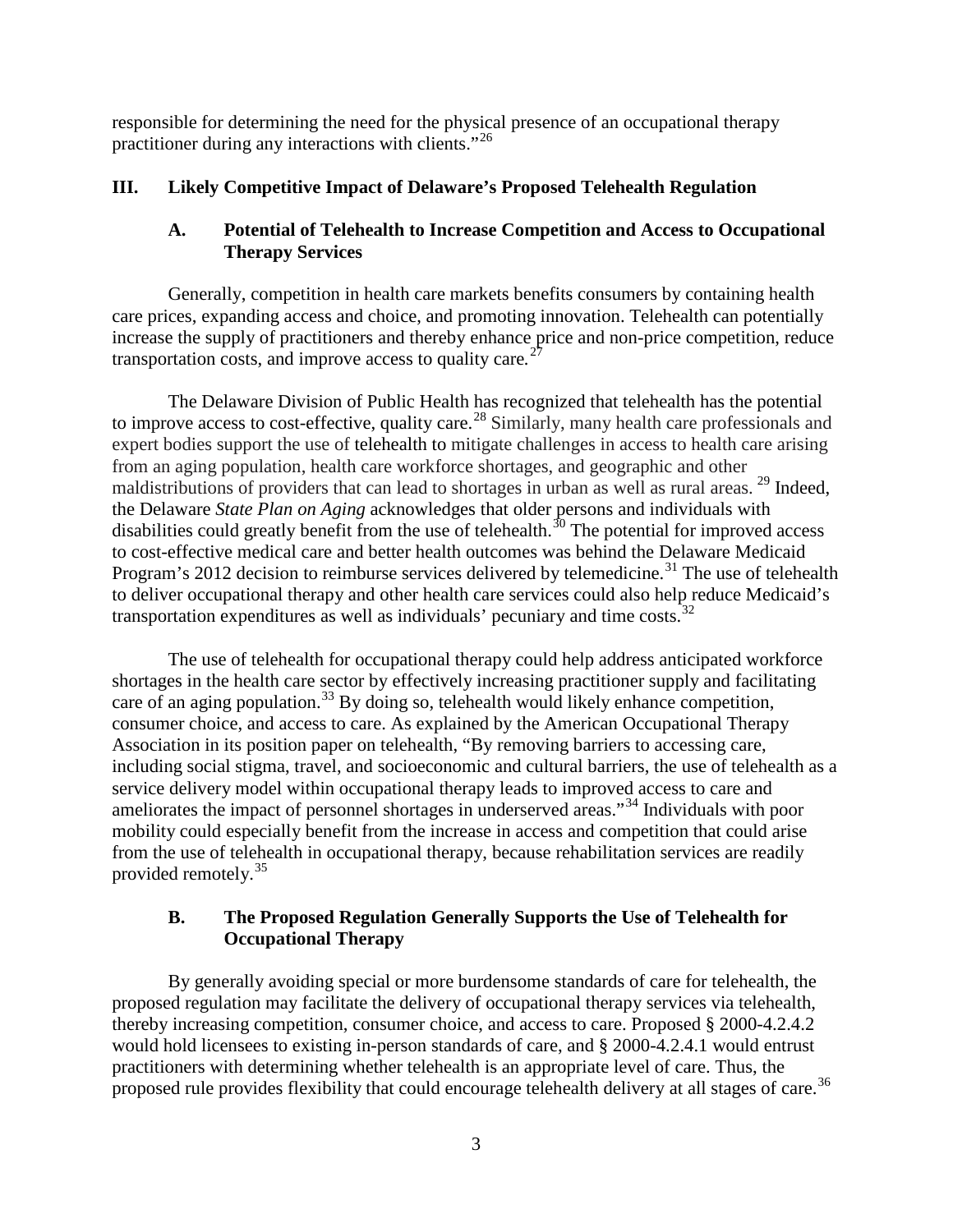<span id="page-3-0"></span>The need for such flexibility, particularly with regard to the initial evaluation of a patient, has been recognized by physicians' organizations that have adopted telehealth policies permitting remote examination of a patient during an initial encounter, so long as a practitioner is held to an in-person standard of care.<sup>[37](#page-8-0)</sup> Occupational therapy organizations and practitioners have taken similar positions, concluding that telehealth may be used throughout the course of care – including for evaluation, intervention, and monitoring – when practitioners are held to existing professional standards of care.<sup>[38](#page-8-1)</sup>

<span id="page-3-1"></span>Proposed § 2000-4.2.4.5 appears to avoid any special supervision requirements for OTAs providing telehealth services by allowing an OT to determine the extent of supervision, subject to existing requirements. Those requirements range from "general supervision" of experienced OTAs, allowing them to work from locations where the supervising OT is not present, to "direct supervision," requiring the supervisor to be on-site. $39$ 

FTC staff does, however, have reservations about the potential effects of proposed § 2000-4.2.4.4, which appears to restrict the scope of practice of OTAs in two ways: first, by potentially limiting their role in telehealth-based assessment and diagnosis, as set forth in the statutory definition of telemedicine; and second, by potentially limiting their ability to participate in determining whether to use telehealth, as provided at proposed  $\S 2000-4.2.4.1$ <sup>[40](#page-8-3)</sup> The apparent exclusion of OTAs from a role in evaluation by proposed § 2000-4.2.4.4 is also in tension with the broad potential for an OT to delegate aspects of evaluation to OTAs in current § 2000-1.0:

The supervisor may assign to a competent occupational therapy assistant the administration of standardized tests, the performance of activities of daily living evaluations and other elements of patient/client evaluation and reevaluation that do not require the professional judgment and skill of an occupational therapist.<sup>[41](#page-8-4)</sup>

Occupational therapy authorities contemplate a role for OTAs in evaluation and assessment, as well as in the determination of whether the use of telehealth is appropriate.<sup> $42$ </sup>

FTC staff recognize that professional scope of practice regulations can be important to ensure quality and patient safety. Competition consistent with patient safety, however, generally benefits consumers by containing health care prices, expanding access and choice, and promoting innovation. For this reason, we generally have encouraged legislatures and regulators to avoid restrictions that are not necessary to address well-founded patient safety concerns.<sup>[43](#page-8-6)</sup> Potential limitations on OTA scope of practice in proposed § 2000-4.2.4.4 could limit the availability of lower-cost providers capable of offering comparable services, thereby restricting competition.[44](#page-8-7) A regulatory standard that explicitly allows OTAs to provide telehealth services within the full range of their training and experience, as they do for in-person services, could help alleviate unmet needs for care and support efficient collaboration between OTs and OTAs, while still fulfilling legitimate patient safety objectives.

Accordingly, FTC staff encourages the Board to consider whether the proposed regulation could be improved through the use of a standard that, like Delaware's telemedicine statute, expressly acknowledges that OTAs may contribute to telehealth-based evaluation, and also affirms their role in the determination of whether to use telehealth. Necessary flexibility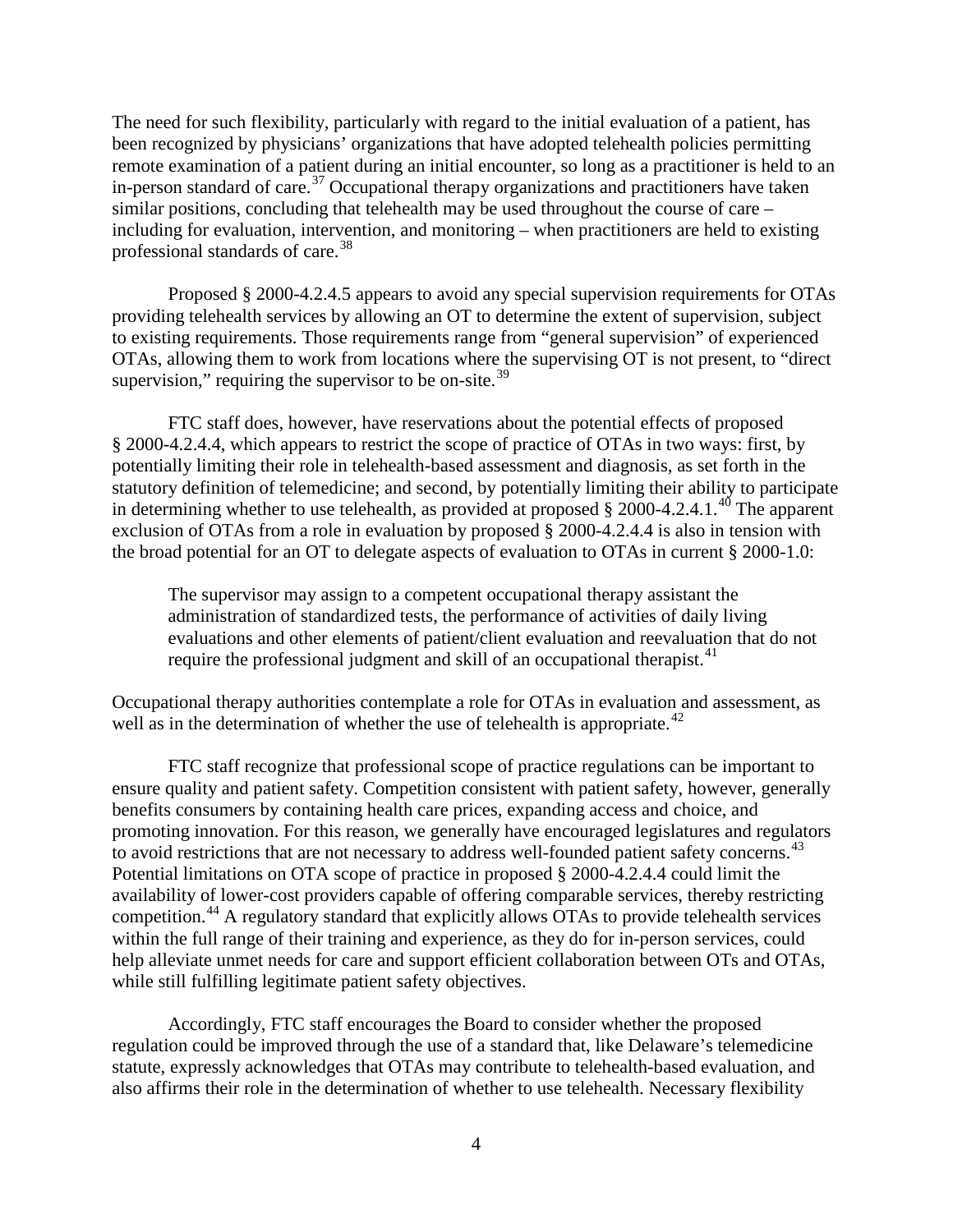could be attained by relying on existing standards of care and supervision by OTs, just as is done already with respect to in-person services.[45](#page-8-8) Such a clarification could enhance the availability of telehealth-based occupational therapy services and facilitate the use of lower cost-providers when it is safe and appropriate, thus potentially increasing competition, reducing health care prices, and improving quality.

## **IV. Conclusion**

To the extent that the proposed regulation facilitates telehealth delivery of occupational therapy services, it could enhance competition, access, and consumer choice, potentially reducing costs. In addition, the quality of care could be improved, especially for patients with limited mobility who have difficulty reaching in-person care. However, ambiguities regarding the role of OTAs in telehealth evaluations and the determination of whether to use telehealth could discourage the participation of OTAs in telehealth care. The Board may wish to consider whether minor clarifications consistent with the enabling statute could improve the effectiveness of the regulation in this regard, thereby encouraging OTAs to participate in telehealth care as they would ordinarily do in person. The proposed regulation appears to be a procompetitive improvement that would benefit Delaware consumers, especially if clarified as suggested.

We appreciate your consideration of FTC staff's views.

Respectfully submitted,

Tara Isa Koslov, Acting Director Office of Policy Planning

Ginger Zhe Jin, Director Bureau of Economics

Deborah Feinstein, Director Bureau of Competition

<sup>&</sup>lt;sup>1</sup> This letter expresses the views of the Federal Trade Commission's Office of Policy Planning, Bureau of Economics, and Bureau of Competition. The letter does not necessarily represent the views of the Federal Trade Commission or of any individual Commissioner. The Commission, however, has voted to authorize staff to submit these comments.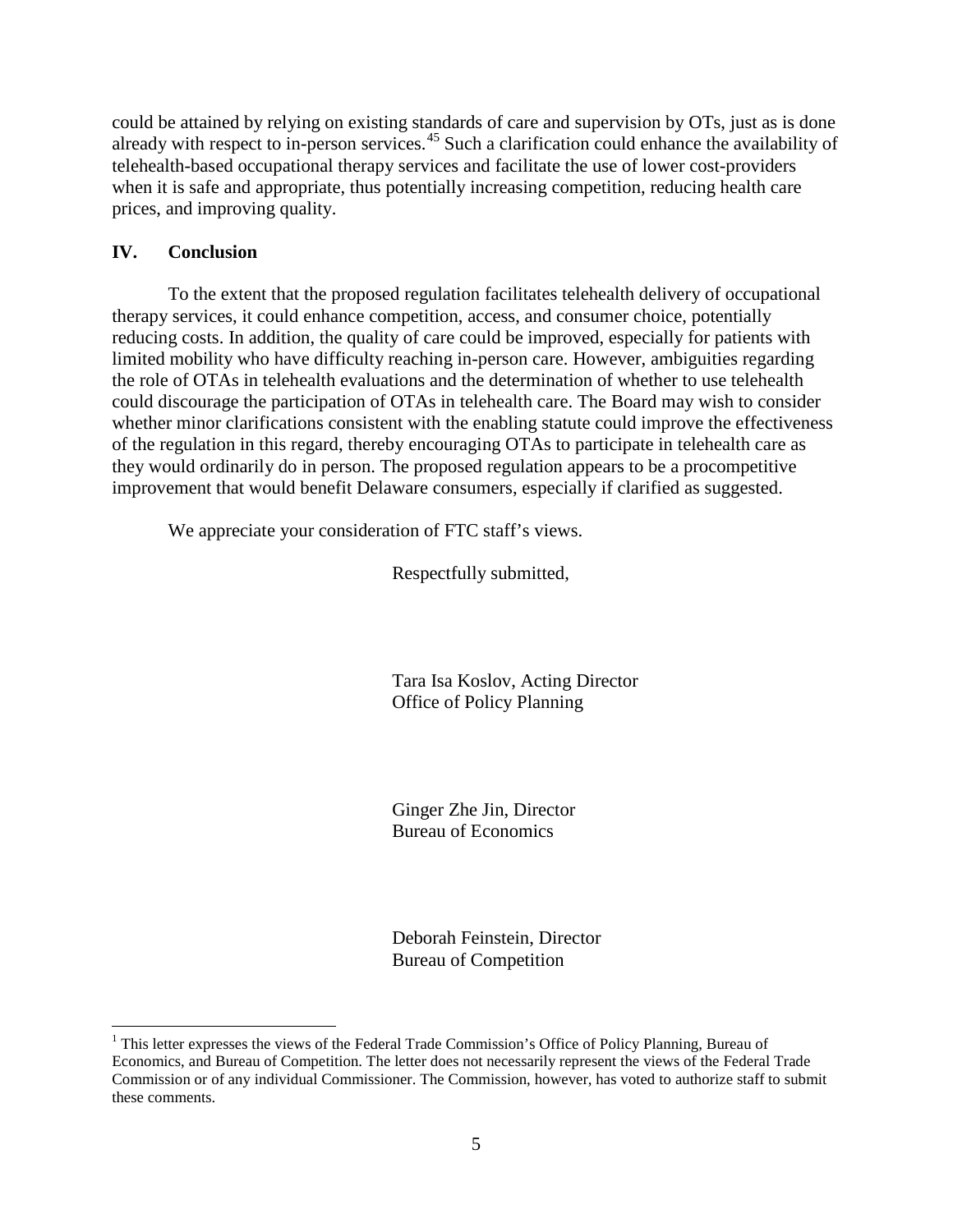<span id="page-5-1"></span><sup>2</sup> 2000 Board of Occupational Therapy Practice, 19 Del. Reg. Regs. 1074 (proposed June 1, 2016) (Telehealth regulation to be codified at 24 DEL. ADMIN. CODE § 2000-4) [hereinafter Proposed Regulation].

<span id="page-5-2"></span><sup>3</sup> We refer to "telemedicine" or "telehealth" as those terms are used in Delaware law and in the proposed regulation that is the subject of this letter. *See infra* not[e 20.](#page-1-0) While both terms "describe the use of medical information exchanged from one site to another via electronic communications to improve the patient's health status," they are often interchanged. *See* INST. OF MED., NAT'L ACAD. OF SCIENCES, THE ROLE OF TELEHEALTH IN AN EVOLVING HEALTH CARE ENVIRONMENT: WORKSHOP SUMMARY 3 (2012). Accordingly, we follow the approach of the Institute of Medicine and do not attempt to regularize the usage of either term. *Id.*

<span id="page-5-3"></span><sup>4</sup> Federal Trade Commission Act, 15 U.S.C. § 45.

<span id="page-5-4"></span><sup>5</sup> Standard Oil Co. v. FTC, 340 U.S. 231, 248 (1951) ("The heart of our national economic policy long has been faith in the value of competition.").

<span id="page-5-5"></span><sup>6</sup> *See generally* FTC STAFF, OVERVIEW OF FTC ACTIONS IN HEALTH CARE SERVICES AND PRODUCTS (2016), [https://www.ftc.gov/system/files/attachments/competition-policy-guidance/hcupdaterev3.pdf.](https://www.ftc.gov/system/files/attachments/competition-policy-guidance/hcupdaterev3.pdf)

<span id="page-5-6"></span><sup>7</sup> *See, e.g.*, FTC & U.S. DEP'T OF JUSTICE, IMPROVING HEALTH CARE: A DOSE OF COMPETITION (2004), [http://www.ftc.gov/reports/healthcare/040723healthcarerpt.pdf.](http://www.ftc.gov/reports/healthcare/040723healthcarerpt.pdf) 

<span id="page-5-7"></span><sup>8</sup> FTC and staff advocacy can include letters or comments addressing specific policy issues, Commission or staff testimony before legislative or regulatory bodies, amicus briefs, or reports. *See, e.g.*, Comment from FTC Staff to Valencia Seay, Senator, Ga. State Senate (Jan. 29, 2016),

[https://www.ftc.gov/system/files/documents/advocacy\\_documents/ftc-staff-comment-georgia-state-senator-valencia](https://www.ftc.gov/system/files/documents/advocacy_documents/ftc-staff-comment-georgia-state-senator-valencia-seay-concerning-georgia-house-bill-684/160201gadentaladvocacy.pdf)[seay-concerning-georgia-house-bill-684/160201gadentaladvocacy.pdf](https://www.ftc.gov/system/files/documents/advocacy_documents/ftc-staff-comment-georgia-state-senator-valencia-seay-concerning-georgia-house-bill-684/160201gadentaladvocacy.pdf) (regarding removal of direct supervision requirements for dental hygienists); Brief of Amicus Curiae FTC in Support of No Party, In re Nexium (Esomeprazole) Antitrust Litig., No. 15-2005 (1st. Cir. Feb. 12, 2016),

[https://www.ftc.gov/system/files/documents/amicus\\_briefs/re-nexium-esomeprazole-antitrust-](https://www.ftc.gov/system/files/documents/amicus_briefs/re-nexium-esomeprazole-antitrust-litigation/160212nexiumbrief.pdf)

[litigation/160212nexiumbrief.pdf;](https://www.ftc.gov/system/files/documents/amicus_briefs/re-nexium-esomeprazole-antitrust-litigation/160212nexiumbrief.pdf) FTC STAFF, POLICY PERSPECTIVES: COMPETITION AND THE REGULATION OF ADVANCED PRACTICE NURSES (2014), [https://www.ftc.gov/system/files/documents/advocacy\\_documents/policy](https://www.ftc.gov/system/files/documents/advocacy_documents/policy-perspectives-competition-regulation-advanced-practice-nurses/140307aprnpolicypaper.pdf)[perspectives-competition-regulation-advanced-practice-nurses/140307aprnpolicypaper.pdf.](https://www.ftc.gov/system/files/documents/advocacy_documents/policy-perspectives-competition-regulation-advanced-practice-nurses/140307aprnpolicypaper.pdf)

<span id="page-5-8"></span><sup>9</sup> Many of these competition advocacy comments have focused on proposed state-level changes to statutes and rules governing the scope of practice and supervision of advanced practice registered nurses. The FTC staff report, *Policy Perspective: Competition and the Regulation of Advanced Practice Nurses*, presents an overview of these comments and an in depth analysis of the competitive effects of such statutes and rules. *See* FTC STAFF, POLICY PERSPECTIVES, *supra* note [8.](#page-0-0)

<span id="page-5-9"></span><sup>10</sup> *See* FTC & U.S. DEP'T OF JUSTICE, *supra* note [7,](#page-0-1) ch. 2, at 30 (section on "State Restrictions on the Interstate Practice of Telemedicine"). More recently, FTC staff held a workshop series, *Examining Health Care Competition*, where a panel on *Innovations in Health Care Delivery* explored competition issues related to telehealth. *See* Transcript of Examining Health Care Competition Workshop 67-122, Fed. Trade Comm'n (Mar. 20, 2014), [https://www.ftc.gov/system/files/documents/public\\_events/200361/transcriptmar20.pdf.](https://www.ftc.gov/system/files/documents/public_events/200361/transcriptmar20.pdf)

<sup>11</sup> FTC & U.S. DEP'T OF JUSTICE, *supra* note [7,](#page-0-1) Executive Summary, at 23.

<sup>12</sup> *See* Comment from FTC Staff to Steve Thompson, Representative, Alaska State Legislature (Mar. 25, 2016), [https://www.ftc.gov/policy/policy-actions/advocacy-filings/2016/03/ftc-staff-comment-alaska-state-legislature](https://www.ftc.gov/policy/policy-actions/advocacy-filings/2016/03/ftc-staff-comment-alaska-state-legislature-regarding)[regarding](https://www.ftc.gov/policy/policy-actions/advocacy-filings/2016/03/ftc-staff-comment-alaska-state-legislature-regarding) (regarding telehealth provisions in Senate Bill 74, which would allow licensed Alaska physicians located out-of-state to provide telehealth services).

<sup>13</sup> This advocacy also draws on knowledge acquired during the *Innovations in Health Care Delivery* panel of the 2014 FTC workshop, *Examining Health Care Competition, supra* note [10.](#page-0-2) 

<span id="page-5-0"></span><sup>14</sup> See 80 Del. Laws, c. 80, (2015) (Chapter 80, formerly H.B. 69, as amended by House Amendment No. 1, An Act to Amend Title 18 and 24 of the Delaware Code Relating to Telemedicine Services (July 7, 2015)), <http://delcode.delaware.gov/sessionlaws/ga148/chp080.shtml#TopOfPage> (Section 11 amended the occupational therapy practice act, DEL. CODE ANN. tit. 24, § 2002)*.*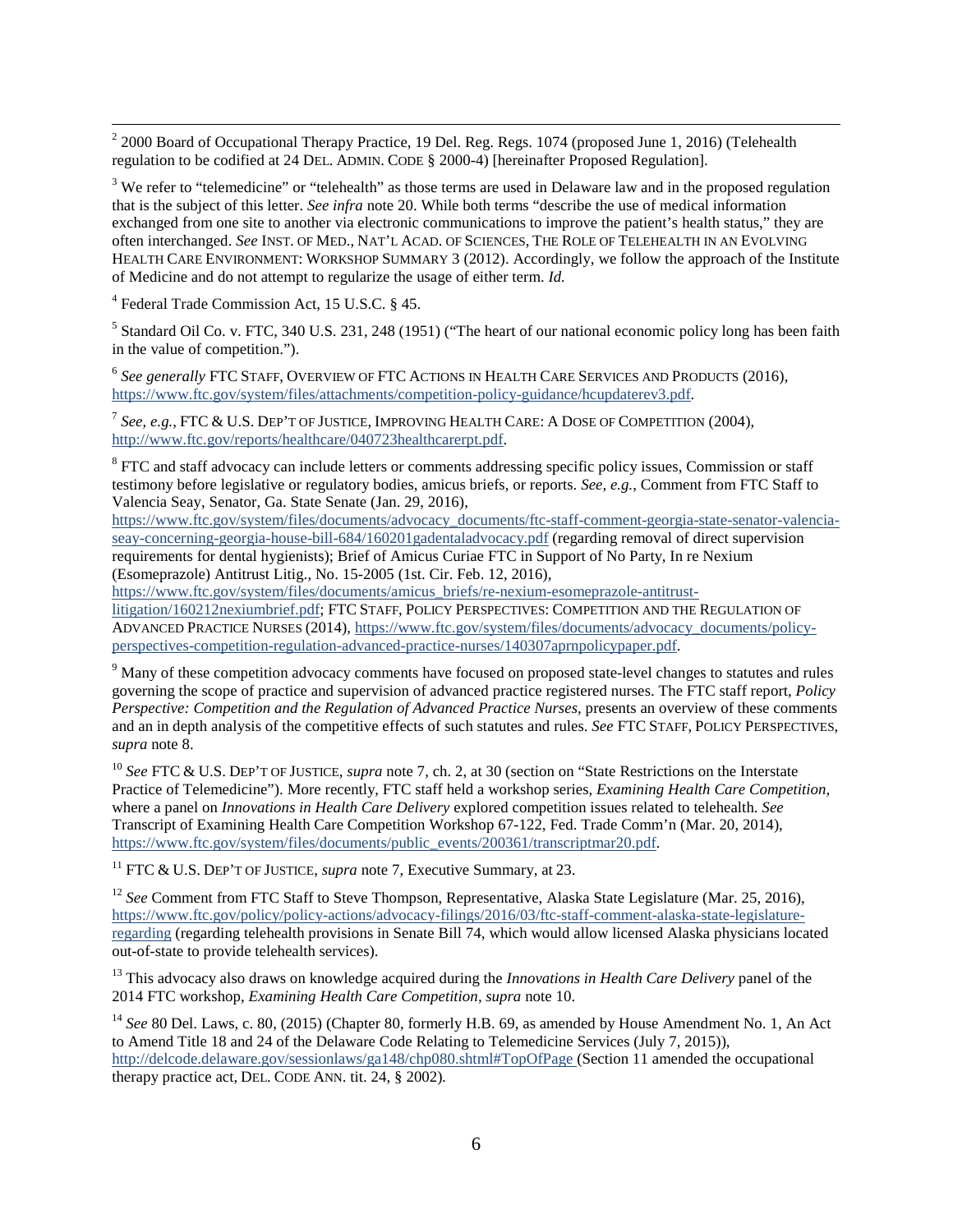<span id="page-6-4"></span><sup>15</sup> The 2015 law added telehealth and telemedicine provisions to the practice acts of at least 19 types of health professionals. *See* 80 Del. Laws, c. 80 (2015-16)*.*

<span id="page-6-5"></span><sup>16</sup> See Committee Report: H.B. 69, DEL. STATE LEGISLATURE, COMM. ON ECONOMIC DEVELOPMENT/BANKING/INSURANCE/COMMERCE (April 1, 2015), [http://legis.delaware.gov/LIS/lis148.nsf/d81ce478bd9ae572852568730079e2fe/df26340ba3dd31eb85257e1a0074c4](http://legis.delaware.gov/LIS/lis148.nsf/d81ce478bd9ae572852568730079e2fe/df26340ba3dd31eb85257e1a0074c475?OpenDocument) [75?OpenDocument.](http://legis.delaware.gov/LIS/lis148.nsf/d81ce478bd9ae572852568730079e2fe/df26340ba3dd31eb85257e1a0074c475?OpenDocument)

<span id="page-6-6"></span><sup>17</sup> See DEL. CODE ANN. tit. 24, § 2002 (2), (6), (7), (10), (13), (14). The law's definition of telehealth provides for the use of electronic communications to "support clinical health care, provider consultation, patient and professional health-related education, public health, health administration, and other services as described in regulation." DEL. CODE ANN. tit. 24, § 2002 (13). It defines telemedicine as a "form of telehealth" in which licensees use electronic communications to provide or support clinical care. *See* DEL. CODE ANN. tit. 24, § 2002 (14).

<span id="page-6-7"></span><sup>18</sup> See DEL. CODE ANN. tit. 24, § 2002 (14) ("Telemedicine' means a form of telehealth which is the delivery of clinical health-care services by means of real time 2-way audio, visual, or other telecommunications or electronic communications, including the application of secure video conferencing or store and forward transfer technology to provide or support health-care delivery, which facilitate the assessment, diagnosis, consultation, treatment, education, care management and self-management of a patient's health care by a licensee practicing within his or her scope of practice as would be practiced in-person with a patient and with other restrictions as defined in regulation.").

<span id="page-6-8"></span><sup>19</sup> *Id.*

<span id="page-6-9"></span> $20$  The proposed regulation defines telehealth as "the use of electronic communications to provide and deliver a host of health-related information and health-care services, including occupational therapy promotion activities, including consultation, education, reminders, interventions, and monitoring of interventions." Proposed Regulation, *supra* note [2,](#page-0-3) § 2000-4.1. Unlike Delaware law, the proposed telehealth regulation does not refer to clinical care or telemedicine (which Delaware law defines as a form of telehealth). *See id.* § 2000-4. However, the regulation's references to health-care services, interventions, screening, evaluating, and writing or implementing a plan of care indicate that it covers the delivery of clinical services generally characterized as telemedicine. *See id.* §§ 2000-4.1, - 4.2.4.4. To make it clear that the regulation covers such services, we suggest that the Board consider revising the proposed regulation to expressly cover clinical care and telemedicine in a manner consistent with the provisions in Delaware statutory law.

<span id="page-6-10"></span><sup>21</sup> *See id.* § 2000-4.2.4.2 ("The licensee shall comply with the Board's law and rules and regulations and all current standards of care requirements applicable to onsite care.").

<span id="page-6-11"></span><sup>22</sup> *See id.* § 2000-4.2.4.5 ("Subject to the supervision requirements of subsection 1.2, the occupational therapist will determine the amount and level of supervision needed during telehealth."). A rigid requirement for in-person supervision on alternating visits in a previous version of the proposed telehealth regulation has been eliminated. *See* 2000 Board of Occupational Therapy Practice, 19 Del. Reg. Regs. 276, 278 (proposed Oct 1, 2015) (proposed to be codified at 24 DEL. ADMIN. CODE § 2000-4.2.4.5 but not adopted).

<span id="page-6-12"></span><span id="page-6-1"></span><span id="page-6-0"></span><sup>23</sup> A requirement of in-person evaluations in a prior version of the proposed regulation has been eliminated. *See*  2000 Board of Occupational Therapy Practice, 19 Del. Reg. Regs. at 278 (2015) (§ 2000-4.2.4.4) ("All evaluations, including initial evaluations, and re-evaluations and scheduled discharges shall be performed face to face and not through telehealth.").

<span id="page-6-13"></span><sup>24</sup> Proposed Regulation, *supra* not[e 2,](#page-0-3) § 2000-4.2.4.1.

<span id="page-6-14"></span><span id="page-6-2"></span><sup>25</sup> *See supra* note [18](#page-1-1) and accompanying text.

<sup>26</sup> Proposed Regulation, *supra* not[e 2,](#page-0-3) § 2000-4.2.4.4.

<span id="page-6-3"></span><sup>27</sup> *See, e.g.*, Comment from FTC Staff to Steve Thompson, *supra* note [12.](#page-1-2)

<sup>28</sup> *See, e.g.*, DIV. OF PUB. HEALTH, DEL. HEALTH & SOC. SERVS., DELAWARE PRIMARY CARE HEALTH NEEDS ASSESSMENT 2015, at 60 (2016)[, www.dhss.delaware.gov/dph/hsm/files/depchealthneedsassessment2015.pdf](http://www.dhss.delaware.gov/dph/hsm/files/depchealthneedsassessment2015.pdf) ("The use of telehealth in Delaware is supported by state government as an important cost-effective, access improvement tool.").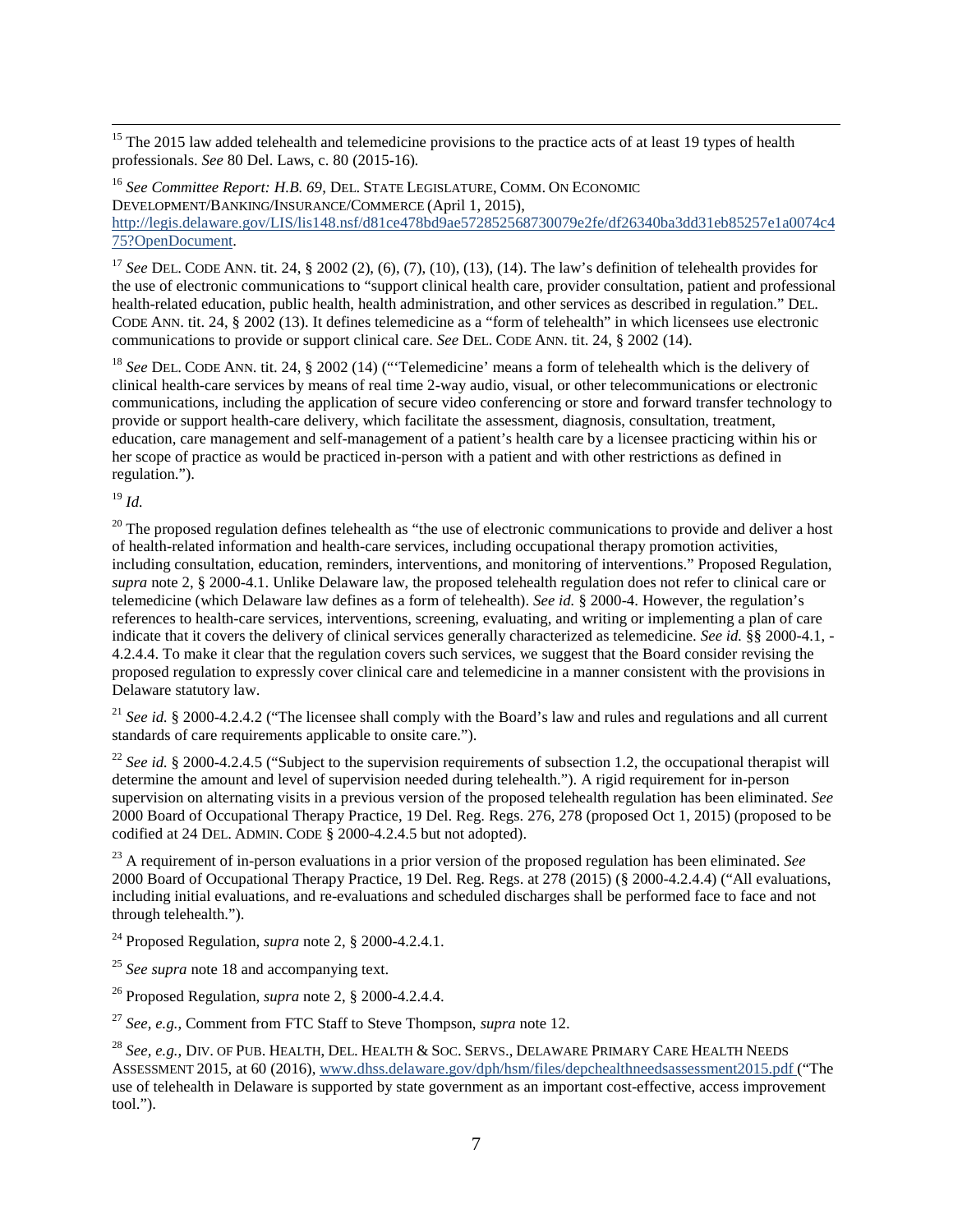<span id="page-7-3"></span> 29 *See generally* Rashid L. Bashshur et al., *The Empirical Foundations of Telemedicine Interventions for Chronic Disease Management,* 20 TELEMED. & E-HEALTH 769, 770 (2014) ("Differences in *access* to care reflect economic, geographic, and functional as well as social, cultural, and psychological factors . . . . many residents of the inner city have limited access to medical resources for economic reasons."); Am. Acad. of Pediatrics, *Policy Statement: The Use of Telemedicine to Address Access and Physician Workforce Shortages,* 136 PEDIATRICS 202, 203 (2015) (urban as well as rural children "face significant disparities in access and time-distance barriers, which could be partly alleviated by the use of telehealth"); Hilary Daniel & Lois Snyder Sulmasy, *Policy Recommendations to*  Guide the Use of Telemedicine in Primary Care Settings: An American College of Physicians Position Paper, 163 ANN. INT. MED. 787, app. (2015) ("Limited access to care is not an issue specific to rural communities; underserved patients in urban areas have the same risks as rural patients if they lack primary or specialty care . . . .").

<span id="page-7-4"></span><sup>30</sup> *See* DIV. OF SERVS. FOR AGING & ADULTS WITH PHYSICAL DISABILITIES, DEL. HEALTH & SOC. SERVS., DELAWARE STATE PLAN ON AGING: OCTOBER 1, 2012 TO SEPTEMBER 30, 2016 (2012), [www.dhss.delaware.gov/dsaapd/files/state\\_plan\\_on\\_aging\\_12\\_15.pdf](http://www.dhss.delaware.gov/dsaapd/files/state_plan_on_aging_12_15.pdf) (telehealth services will improve the lives of older persons and persons with disabilities "by allowing persons to receive some medical care at home, or in other more convenient settings").

<span id="page-7-5"></span><sup>31</sup> *See* Press Release, Delaware Health and Social Services & Office of Governor Markell, Delaware Medicaid Program to Reimburse for Telemedicine-Delivered Services Beginning July 1 (June 27, 2012), <http://news.delaware.gov/2012/06/27/delaware-medicaid-program/> .

<span id="page-7-6"></span> $32$  States that receive federal Medicaid funds are required to ensure transportation for Medicaid beneficiaries to and from medical appointments. *See* 42 C.F.R. § 431.53. The Delaware Medicaid & Medical Assistance Program pays for nonemergency transportation to covered services. *See Medical Transportation*, STATE OF DEL., <http://www.dhss.delaware.gov/dhss/dmma/medical.html> (last updated June 2, 2016). The program also pays for occupational therapy services. *See* DELAWARE MEDICAL ASSISTANCE PROGRAM, INDEPENDENT THERAPIST PROVIDER SPECIFIC POLICY MANUAL (2004),

[http://www.dmap.state.de.us/downloads/manuals/independent.therapist.provider.specific.pdf.](http://www.dmap.state.de.us/downloads/manuals/independent.therapist.provider.specific.pdf)

<span id="page-7-7"></span><sup>33</sup> *See* Jeffrey Sparshott, *The U.S. Occupations at Greatest Risk of a Labor Shortage,* WALL ST. J.: REAL TIME ECON. (Apr. 19, 2016, 7:01 AM)[, http://blogs.wsj.com/economics/2016/04/19/the-u-s-occupations-at-greatest-risk-of-a](http://blogs.wsj.com/economics/2016/04/19/the-u-s-occupations-at-greatest-risk-of-a-labor-shortage/)[labor-shortage/](http://blogs.wsj.com/economics/2016/04/19/the-u-s-occupations-at-greatest-risk-of-a-labor-shortage/) (citing Conference Board report) (of 457 occupations, occupational therapy and physical therapy practitioners rank first on labor shortage index).

<span id="page-7-8"></span><sup>34</sup> Am. Occupational Therapy Ass'n, *Telehealth*, 67 AM. J. OCCUP. THER. S69 (2013).

<span id="page-7-9"></span><sup>35</sup> *See, e.g.*, *id.* at S70; Jana Cason, *Telehealth: A Rapidly Developing Service Delivery Model for Occupational Therapy,* 6 INT'L J. TELEREHAB. 29 (2014); World Fed'n of Occupational Therapists, *World Federation of Occupational Therapists' Position Statement on Telehealth,* 6 INT'L J. TELEREHAB. 37, 38 (2014) ("the World Health Organization and World Bank affirmed the efficacy of telehealth for the delivery of rehabilitation services . . . stating its use 'leads to similar or better clinical outcomes when compared to conventional interventions'"); AM. OCCUPATIONAL THERAPY ASS'N, ADVISORY OPINION FOR THE ETHICS COMMISSION: TELEHEALTH 1 (2013), <https://www.aota.org/-/media/corporate/files/practice/ethics/advisory/telehealth-advisory.pdf> ("Occupational therapy practitioners are among the rehabilitation health care providers who may use telehealth technologies for service delivery.").

<span id="page-7-10"></span><sup>36</sup> See supra notes [21](#page-1-3) an[d 24](#page-1-4) and accompanying text. By contrast, the rigid in-person evaluation and discharge requirements in an earlier version of the proposed regulation could have created a barrier to the delivery of telehealth services. *See supra* note [23.](#page-1-5)

<span id="page-7-2"></span><span id="page-7-1"></span><span id="page-7-0"></span> $37$  Although we take no position on the telemedicine policies of the Federation of State Medical Boards ("FSMB") and the American College of Physicians ("ACP"), we note that under both policies, a physician-patient relationship can be established during a telemedicine encounter. *See* FED'N OF STATE MED. BDS., MODEL POLICY FOR THE APPROPRIATE USE OF TELEMEDICINE TECHNOLOGIES IN THE PRACTICE OF MEDICINE 5 (2014), [https://www.fsmb.org/Media/Default/PDF/FSMB/Advocacy/FSMB\\_Telemedicine\\_Policy.pdf](https://www.fsmb.org/Media/Default/PDF/FSMB/Advocacy/FSMB_Telemedicine_Policy.pdf) (the physician-patient relationship to "be established using telemedicine technologies so long as the standard of care is met."); Daniel & Sulmasy, *supra* note [29,](#page-2-0) at 787, 788, app. (ACP takes the position that "a telemedicine encounter itself can establish